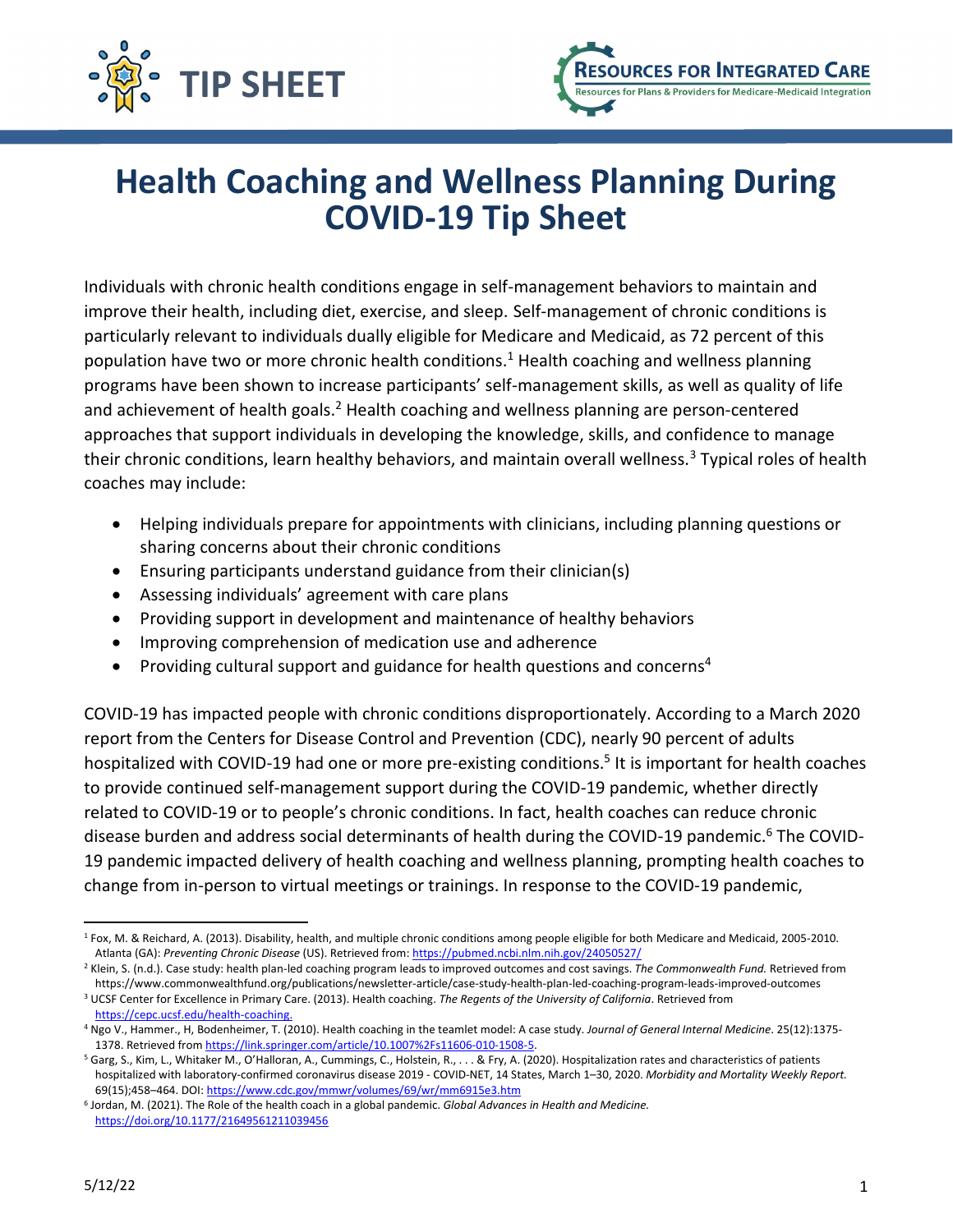Resources for Integrated Care developed this tip sheet with suggestions on how health plans and providers can incorporate health coaching and wellness planning during COVID-19.

# **Addressing COVID-19-Related Concerns**

· **Ask about mental health**. Many individuals are experiencing mental health issues due to COVID-19, including fear, worry, and stress.<sup>[7](#page-1-0)</sup> In addition to providing support for chronic conditions, health

coaches can assist individuals who may be struggling with mental health difficulties. To best support individuals with mental health concerns, consider implementing the following tips:

· Incorporate Appreciative Inquiry in coaching conversations.[8](#page-1-1) This approach shifts problem solving from focusing on weaknesses to focusing on what is working well and how to build on strengths. When applied to health coaching, the individual begins to build confidence, positive energy, and motivation around future possibilities. Appreciative Inquiry changes the conversation from deficit-based to abundance-based.

*"Building rapport is even more important now that health coaching is being used in virtual settings and in response to a global pandemic. Remember core health coaching skills and meet people where they are within their goals." – Patricia Mejia*

- · Utilize a group format if possible. Working with a peer group can provide additional encouragement and support for the individuals involved.<sup>[9](#page-1-2)</sup> Being a part of a group promotes a sense of belonging and can empower individuals to make positive changes in their own lives.<sup>[10](#page-1-3)</sup>
- · **Take safety precautions when meeting in-person**. Individuals are beginning to resume in-person meetings. It is important to consider whether in-person meetings are necessary and take precautions if meeting in-person. Creating a safe and straightforward environment can help people feel comfortable interacting with health coaches. For example, providers may consider practicing physical distancing, refraining from physical contact (e.g., handshakes), and wearing face coverings.[11](#page-1-4) Health officials also suggest refraining from meeting in person if someone is diagnosed with or experiencing symptoms of COVID-19, or has been in contact with anyone diagnosed with COVID-19.[12](#page-1-5) Stressing the safety of in-person health coaching and giving clear messages about COVID-19 and precautions can help individuals feel comfortable engaging in-person. Be clear with what is known about COVID-19 and risk mitigation to reduce transmission of COVID-19. If an individual shares questions or concerns about meeting in-person, reference the most recent scientific information available through the [CDC](https://www.cdc.gov/).

<span id="page-1-0"></span><sup>7</sup> World Health Organization. (n.d.). Mental health and COVID-19. Retrieved from [https://www.who.int/teams/mental-health-and-substance-use/mental](https://www.who.int/teams/mental-health-and-substance-use/mental-health-and-covid-19)[health-and-covid-19](https://www.who.int/teams/mental-health-and-substance-use/mental-health-and-covid-19)

<span id="page-1-1"></span><sup>8</sup> Ruhe, M., Bobiak, S., Litaker, D., Carter, C., Wu, L., Schroeder, C., . . . Stange, K. (2011). Appreciative inquiry for quality improvement in primary care practices. *Quality Management in Health Care*, 20(1), 37–48.<https://doi.org/10.1097/QMH.0b013e31820311be>

<span id="page-1-2"></span><sup>9</sup> Armstrong, C., Wolever, R., Manning, L., Elam, R., Moore, M., Frates, E., . . . Lawson, K. (2013). Group Health Coaching: Strengths, Challenges, and Next Steps. *Global Advances in Health and Medicine*, 95–102. <https://doi.org/10.7453/gahmj.2013.019>

<span id="page-1-3"></span> $10$  Ibid.

<span id="page-1-4"></span><sup>&</sup>lt;sup>11</sup> Centers for Disease Control and Prevention. (2021). Guidance for large events and gatherings. Retrieved from [https://www.cdc.gov/coronavirus/2019](https://www.cdc.gov/coronavirus/2019-ncov/prevent-getting-sick/prevention.html) [ncov/prevent-getting-sick/prevention.html](https://www.cdc.gov/coronavirus/2019-ncov/prevent-getting-sick/prevention.html)

<span id="page-1-5"></span> $12$  Ibid.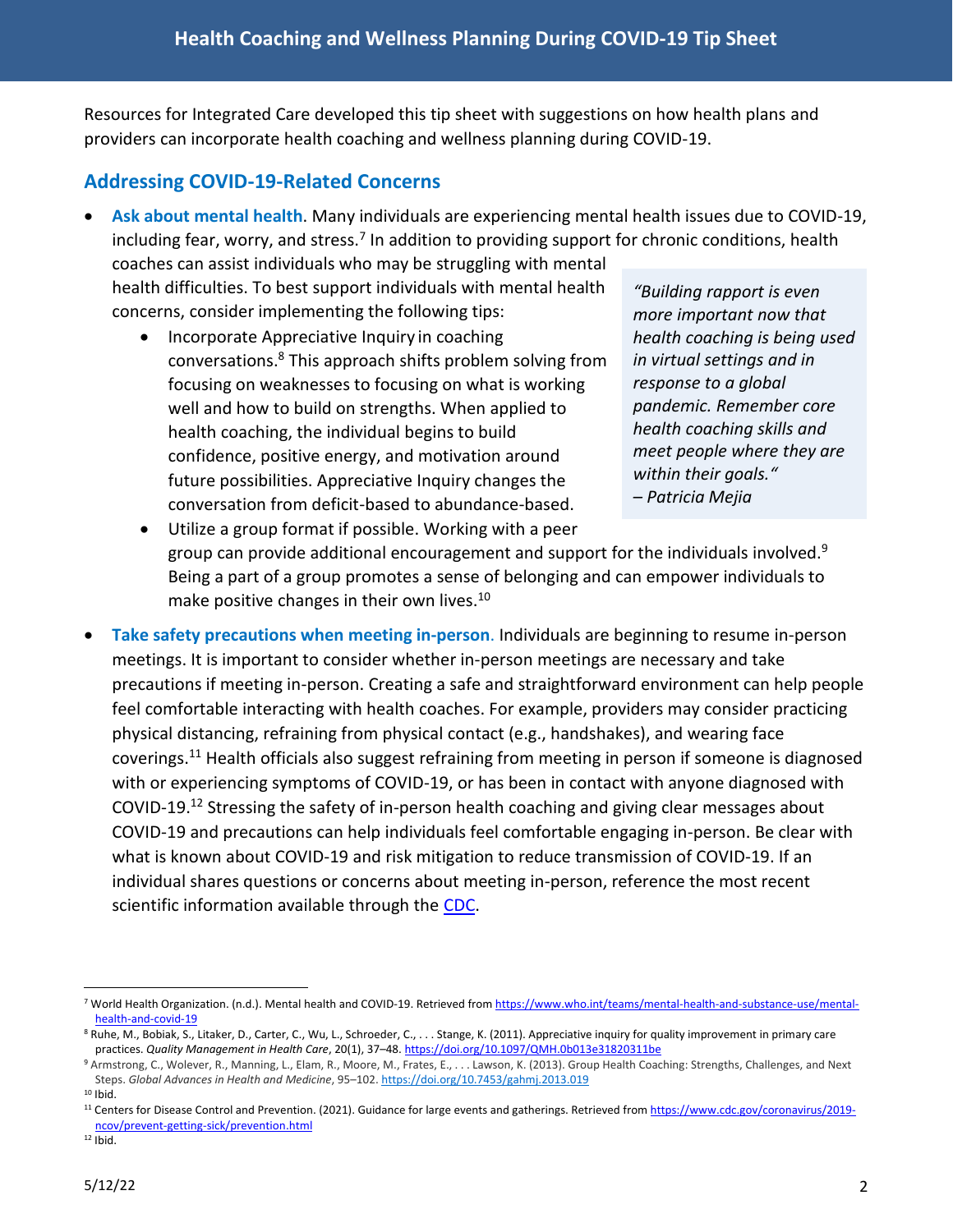· **Address vaccine concerns**. The University of California, San Francisco (UCSF) Center for Excellence in Primary Care developed the [Hear, Express, Gratitude, Ask About Pros and Cons and Respond](https://cepc.ucsf.edu/sites/cepc.ucsf.edu/files/HEAR Technique Cheat Sheet final_c.pdf)  [\(HEAR\)](https://cepc.ucsf.edu/sites/cepc.ucsf.edu/files/HEAR Technique Cheat Sheet final_c.pdf) technique to address vaccine hesitancy. The HEAR technique provides a guide for vaccine outreach workers to respectfully engage with individuals who are hesitant or strongly opposed to receiving the COVID-19 vaccine. This technique has been used in health coaching interactions for contact tracing efforts as well as in outreach to individuals who have not yet been vaccinated against COVID-19. Additional tips on addressing vaccine hesitancy are available on the Resources [for Integrated Care website](https://www.resourcesforintegratedcare.com/COVID-19_Vaccination_Blog/Post4/Combatting_COVID-19_Vaccine_Misinformation).

# **Technology Access and Capacity**

- · **Assess individual technology resources and capabilities.** Some individuals may not have access to technology for health coaching or may not be familiar with how to use certain devices. If providing coaching virtually, understand each individual's current technology proficiency and what equipment is available to them. To meet technology needs of dually eligible individuals, the [Self-](https://www.selfmanagementresource.com/)[Management Resource Center at Stanford University](https://www.selfmanagementresource.com/) held small group workshops with three to five people through the telephone.
- · **Connect with community-based organizations or local government to explore opportunities to connect individuals to technology.** The Center on Mental Health Services Research and Policy at the University of Illinois Chicago collaborated with the Illinois Department of Aging and Department of Health Services to identify and connect older adults and individuals with disability experiencing access challenges to tablets and internet connectivity.<sup>[13](#page-2-0)</sup> They distributed tablets to older adults and individuals with disability who were disproportionally impacted by COVID-19 and included a flyer introducing health coaching services and instructions for signing up for the services.
- · **Provide technical support to individuals before sessions.** Prepare individuals to participate in virtual coaching by contacting them before the session to walk through technical issues or connecting them with a technical support team if available. Encourage individuals to practice logging into the virtual platform. Provide a phone number for individuals to access technical support if their call drops during the meeting. In addition, keep technology features basic and do not use unnecessary features. The National Council on Aging offers useful [tools for reaching a](https://www.ncoa.org/article/tools-for-reaching-a-remote-audience)  [remote audience](https://www.ncoa.org/article/tools-for-reaching-a-remote-audience), including tips and tricks for teaching via video and user guides for common applications such as Zoom, Skype, and Facebook Live.

## **Overcoming Virtual Barriers in Health Coaching and Wellness Planning**

· **Establish and build rapport.** It can be challenging to connect with individuals virtually. Using a person's name, employing active listening, or using reflective listening helps build rapport. If speaking over the phone, it can be useful to smile while speaking to promote a friendly and positive tone of voice.

<span id="page-2-0"></span><sup>13</sup> Dropka, M. (2021). State of Illinois distributes over 1,100 connectivity and assistive devices to keep older Illinoisans connected during COVID-19. *Illinois Department on Aging*. Retrieved from<https://www2.illinois.gov/aging/Resources/NewsAndPublications/PressReleases/Pages/2021-0412.aspx>.